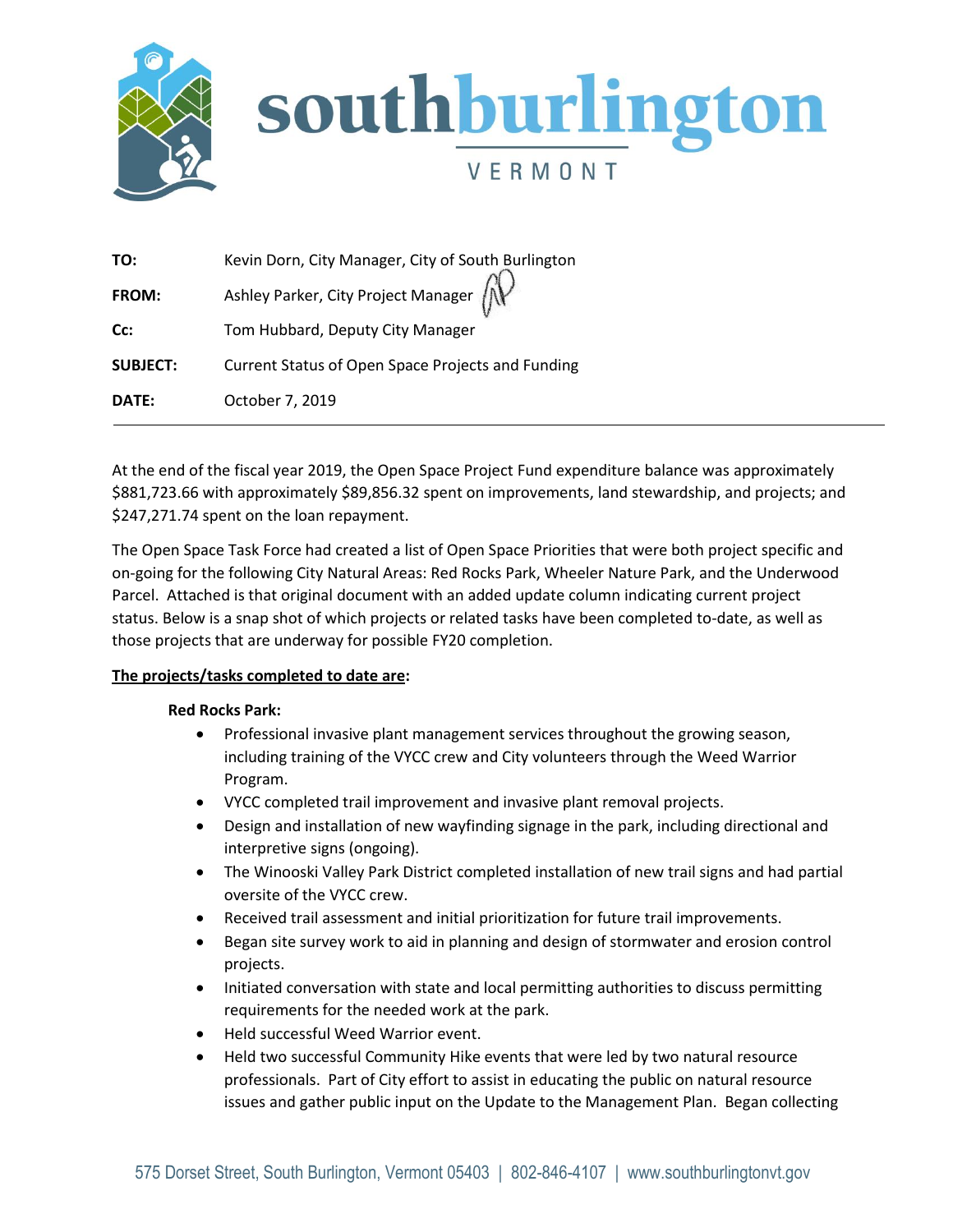

# southburlington VERMONT

survey responses to track public input on natural resource management issues at Red Rocks.

- Reviewed and provided input on CWD tree removal request at the pump station. Negotiated \$3,000 to go towards the slope stabilization, stormwater management, and trail re-routing projects around the pump station.
- Bike racks were installed at the park as part of the general park maintenance budget and not from the Open Space Fund. If additional bike racks are needed, staff will consider funding them through the Open Space Fund.

# **Wheeler Nature Park:**

- Professional invasive plant management services throughout the growing season, including training of the VYCC crew and City volunteers through the Weed Warrior Program.
- VYCC completed trail improvement and invasive plant removal projects.
- The Winooski Valley Park District completed installation of two new bridges and had partial oversite of the VYCC crew.
- Completed a wetland delineation of the entire Wheeler parcel, including the Wheeler Homestead.
- Initiated a review of existing wayfinding signage, and began design of new signage.
- Commissioned an evaluation of the park's trail system to assist staff in prioritizing and phasing out trail projects.
- Held two successful Weed Warrior events.
- Began work with a UVM NR206 group to draft interpretive signs for the park.
- Bike racks were installed at the park as part of the general park maintenance budget and not from the Open Space Fund. If additional bike racks are needed, staff will consider funding them through the Open Space Fund.

# **Underwood Parcel:**

- Completed wetland delineation for the entire parcel.
- Initiated invasive plant removal management on the parcel consisting of site assessment and planning for next season.
- Staff worked with Common Roots to identify 4 acres of tillable land on the parcel.
- Engaged with a South Burlington Vermont Master Naturalist group to begin an ecological assessment of the park to help staff better plan for use of the site.
- Internal review of previous parcel Master Plan, the wetland delineation information, and information from the ecological assessment to determine next steps for implementing pieces of the Master Plan.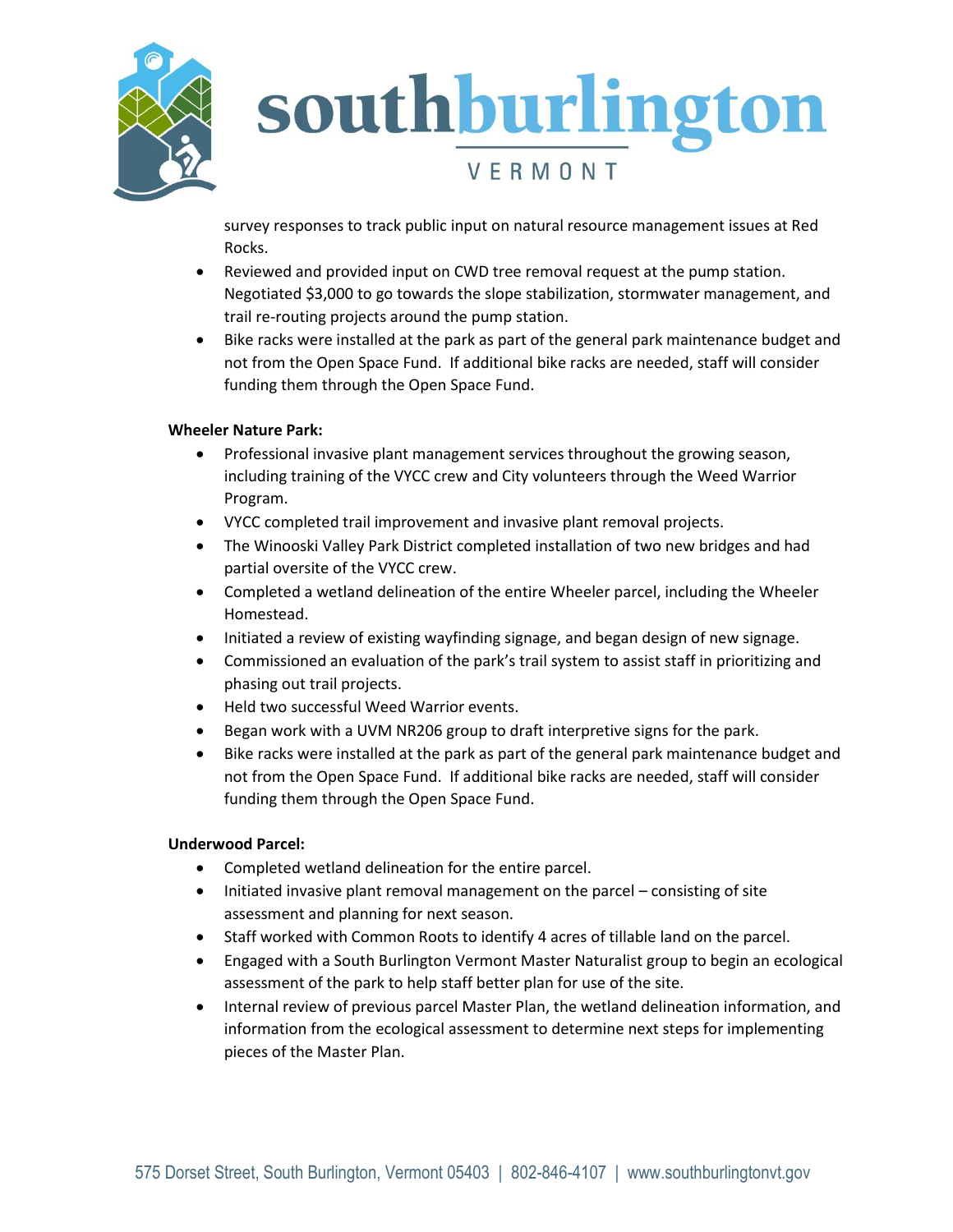

# southburlington VERMONT

### **Projects Underway for FY20 Completion:**

### **Red Rocks Park:**

- Stormwater evaluation and site analysis to identify need and location of future stormwater management facilities to compliment trail and other needed site improvements.
- Implement three priority trail improvement projects, including the formalization of a side trail, closure of CWD metal staircase and other unnecessary trails, and installation of relevant stormwater infrastructure.
- Complete design work for shoreline stabilization project, to potentially include new plantings and riprap.
- Complete design work for the parking lot formalization project, to potentially include paving, striping, signage, fencing, and new gate.
- Complete design work for the beach culvert protection project, to potentially include a swale and a removal of the partially exposed pipe on the beach.
- Finish installation of the wayfinding signage (namely interpretive and kiosk signage).
- Completion of another season of invasive plant removal work, including work by professional consultant, VYCC, and the City's Weed Warrior program.
- Draft Update to the existing Red Rocks Park Management Plan prepared by the Management Plan Task Force.
- Submission of grant application(s) to supplement Open Space Funds for the trail improvement/stormwater work at the park.
- Continue Community Hike series at the park (schedule at least 1 hike).

# **Wheeler Nature Park:**

- Receive trail assessment report and begin phasing trail improvement projects. Compare report to projects previously identified in the Open Space Priorities spreadsheet, and integrate that spreadsheet into the project prioritization.
- Fabricate new wayfinding signs for the entire park and complete installation.
- Completion of another season of invasive plant removal work, including work by professional consultant, VYCC, and the City's Weed Warrior program.
- Continue Community Hike series at the park (schedule at least 1 hike).

# **Underwood Parcel:**

 Draft and release an RFP for design and engineering of access and connectivity pieces of the parcel's Master Plan, including the formalization of existing trail network, small parking area, picnic grove/pavilion for enjoying the view, shared use path connecting the South Pointe neighborhood with Nowland Farm Drive, and pump trail.